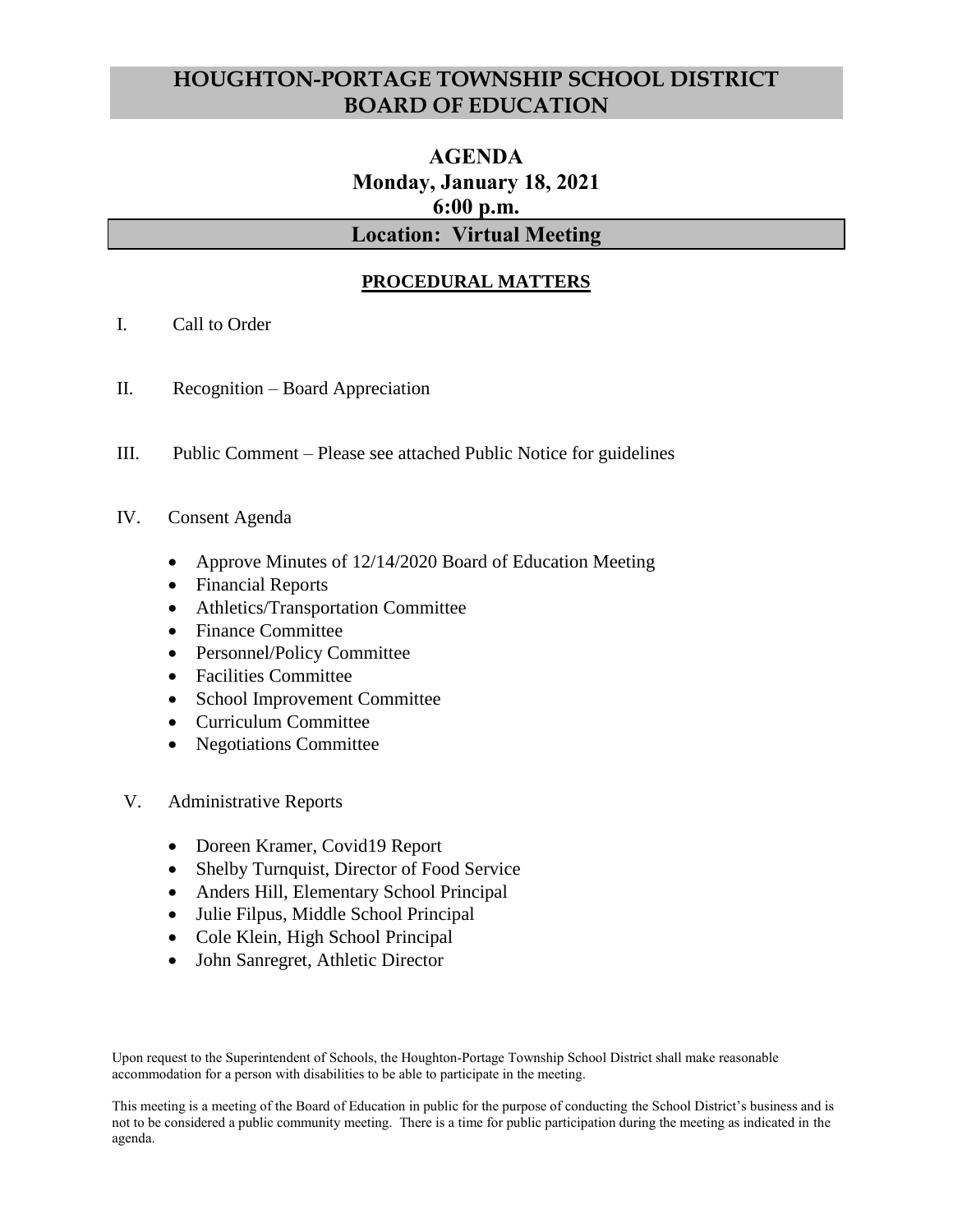#### VI. MASB, MASA & CCASB Reports

#### VII. Discussion Items

- 1. Officers & Committee Assignments Nels Christopherson
- 2. New School Improvement Platform Michigan Integrated Continuous Improvement Process (MICIP) – Doreen Kramer
- 3. Extension of Paid Leave Provisions of the Families First Coronavirus Response Act (FFCRA) – Doreen Kramer

#### VIII. Action Items

- 1. Resolution to Accept Covid19 instructional delivery method
- 2. Approval of By-Laws
- 3. Election of Officer Secretary Vacancy
- 4. Resolution Fixing Time, Date & Place of Monthly Meetings
- 5. Bank Signature Authorization
- 6. Approve JV Football Coaches
- 7. Resolution to Accept the Extension of Families First Coronavirus Response Act through March 31, 2021
- IX. Adjournment

Upon request to the Superintendent of Schools, the Houghton-Portage Township School District shall make reasonable accommodation for a person with disabilities to be able to participate in the meeting.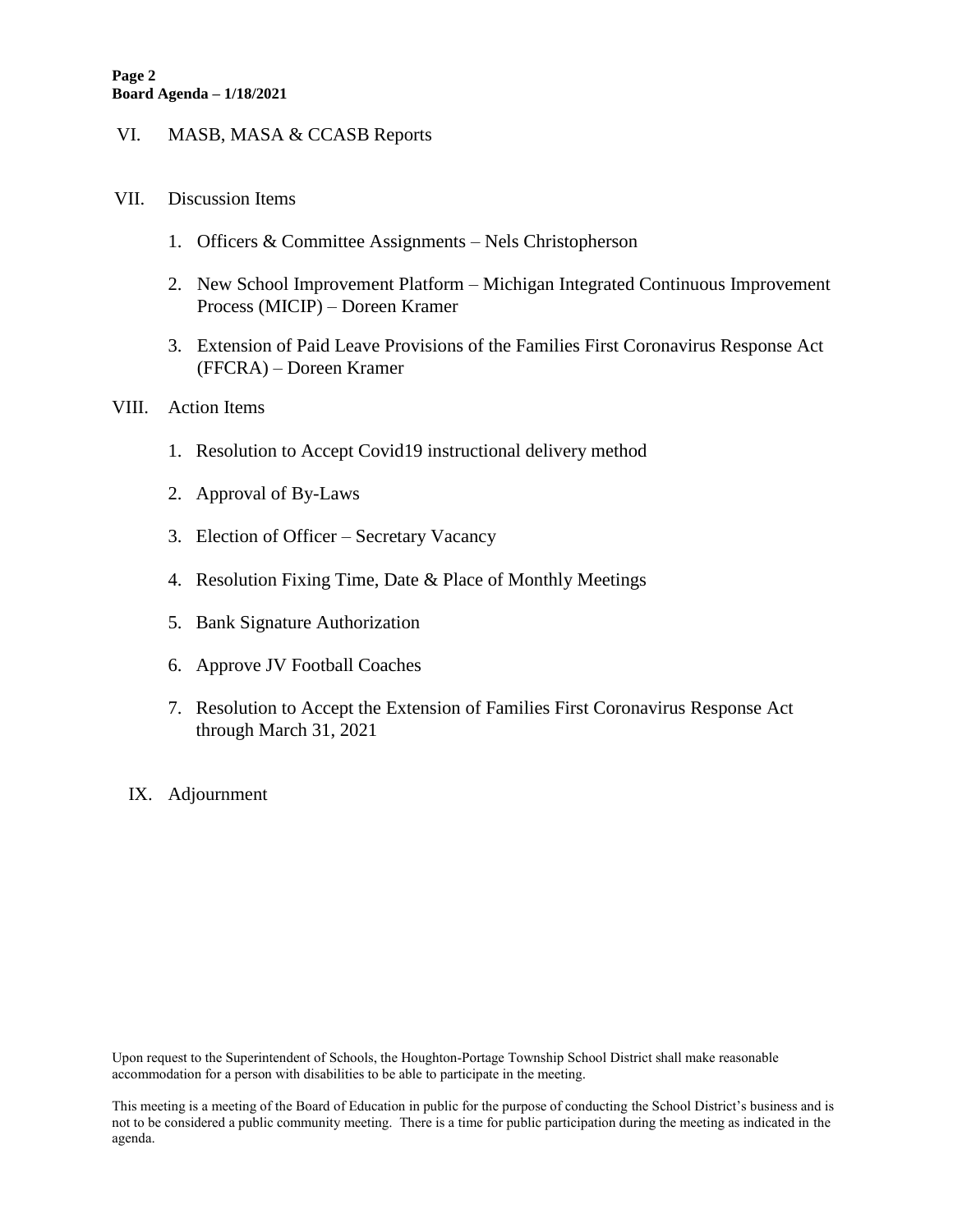## **DISCUSSION ITEMS**

## **1. Officers & Committee Assignments**

At the time of the Board meeting, Mr. Christopherson will lead Board members in a discussion regarding officers and committee assignments. The president of the Board historically has made the decision with regard to these assignments. Houghton-Portage Township Schools follows a two-year rotation of assignments. The secretary position is vacant.

## **2. New School Improvement Platform – Michigan Integrated Continuous Improvement Process (MICIP)**

At the time of the Board meeting, Ms. Kramer will discuss MICIP.

## **3. Extension of Paid Leave Provisions of the Families First Coronavirus Response Act (FFCRA)**

At the time of the Board meeting, Ms. Kramer will led a discussion about extending the FFCRA.

## **ACTION ITEMS**

#### **1. Resolution to approve the Monthly Covid19 Instructional Delivery Method**

At the time of the Board meeting, Ms. Kramer will ask for approval of Reconfirm instructional delivery method: The Houghton-Portage Township School District is providing face-to-face instruction and remote learning options K-12.

## **2. Approval of By-Laws**

A list of By-Laws from Section 0000 of the Policy Manual is available on Houghton-Portage Township Schools' website.

## **3. Election of Officers**

At the time of the Board meeting, the Board President will discuss the election of officers and any vacancies.

Upon request to the Superintendent of Schools, the Houghton-Portage Township School District shall make reasonable accommodation for a person with disabilities to be able to participate in the meeting.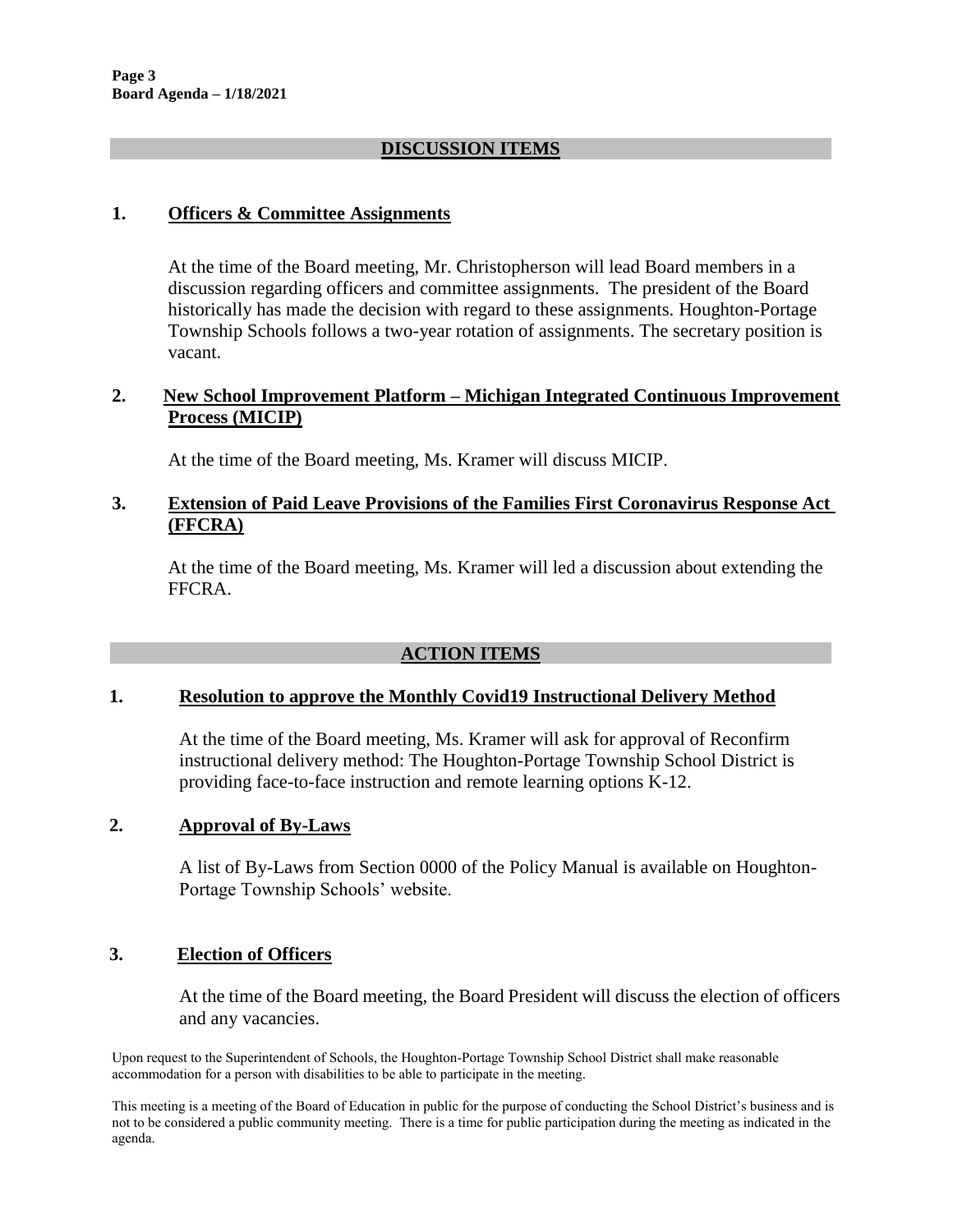#### **4. Resolution Fixing Time, Date & Place of Monthly Meetings**

At the time of the Board meeting, Ms. Kramer will ask that the Board approve the following the time, date and place for monthly Board meetings. If we adhere to our past schedule, the meetings would be held on the third Monday of the month\*, at 6:00 p.m., in the high school boardroom. Listed below are the dates according to this schedule:

| February 15 | August 16                  |
|-------------|----------------------------|
| March 15    | September 20               |
| April 19    | October 18                 |
| May 17      | November 15                |
| June $21$   | December 13 *second Monday |
| July 19     | January 17                 |

#### **5. Bank Signature Authorization**

If the Board decides to change officers, it will be necessary for the Board to pass a resolution designating those individuals to sign checks, etc.

#### **6. Approve JV Football Coaches**

At the time of the Board meeting, Mr. Sanregret will request approval of the JV Football coaches.

## **7. Resolution to Accept the Extension of Families First Coronavirus Response Act through March 31, 2021**

At the time of the Board meeting, Ms. Kramer will ask that the Board extend the FFCRA through March 31, 2021.

Upon request to the Superintendent of Schools, the Houghton-Portage Township School District shall make reasonable accommodation for a person with disabilities to be able to participate in the meeting.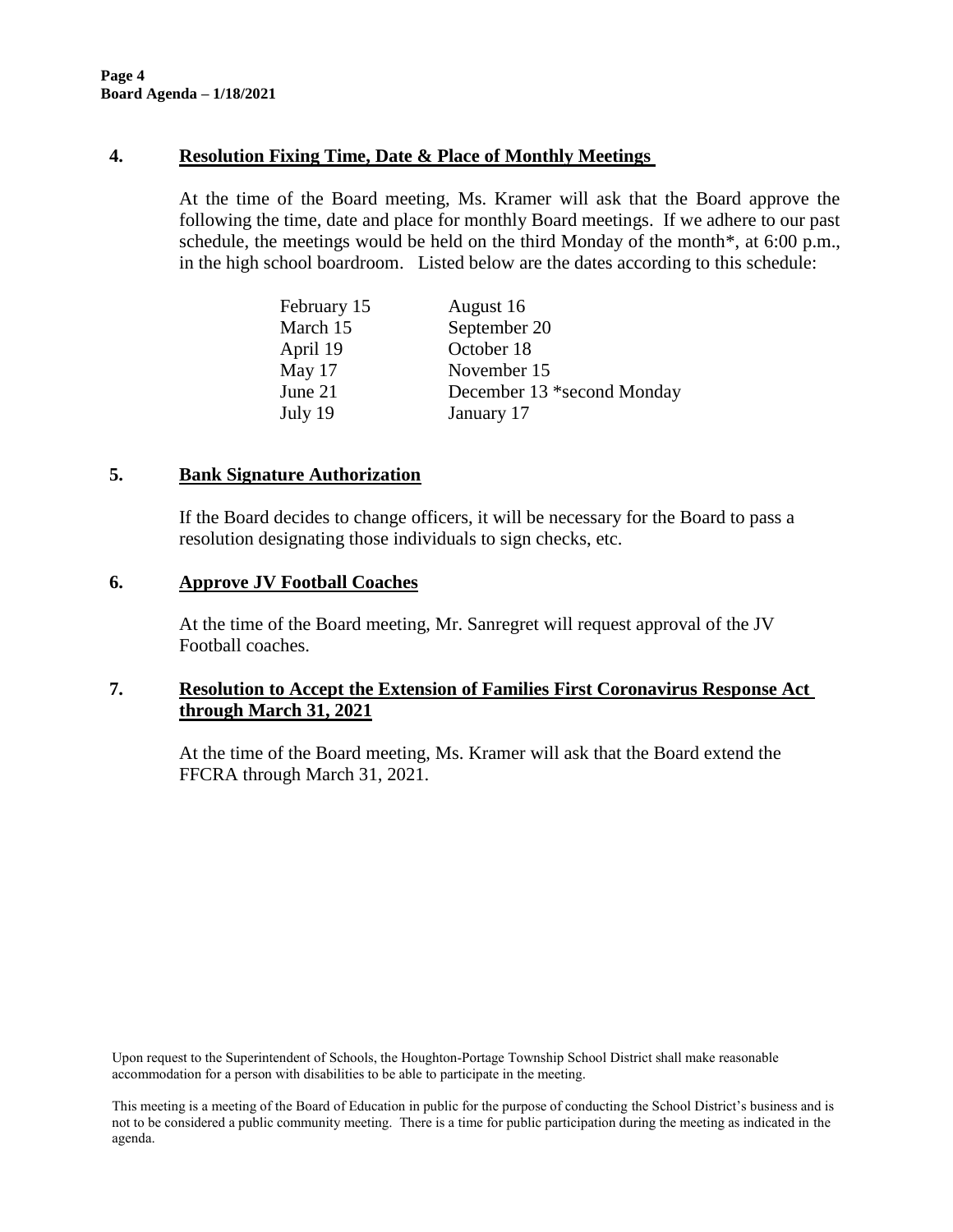Monday, January 18, 2021 Houghton-Portage Township Board of Education Virtual Meeting at 6:00 p.m.

- Community members must register to participate in the public comment period of the meeting. Individuals who wish to make a public comment at this meeting must notify Colette Patchin at [cpatchin@hpts.us](mailto:cpatchin@hpts.us) to register for public comment.
- Community members must remain muted until the listed registered community members are given an opportunity to address the board during public comment. **Below is information to attend the January 18, 2021 Virtual Board Meeting with Zoom:**

Topic: January 2021 HPTS Board Meeting Time: Jan 18, 2021 06:00 PM Eastern Time (US and Canada)

Join Zoom Meeting https://us02web.zoom.us/j/81649191977?pwd=bTQ2RC9kbDlzNDhrNDY0WVJpa0pLdz09

Meeting ID: 816 4919 1977 Passcode: q4pqtL One tap mobile +13126266799,,81649191977#,,,,\*193185# US (Chicago) +16465588656,,81649191977#,,,,\*193185# US (New York)

Dial by your location +1 312 626 6799 US (Chicago) +1 646 558 8656 US (New York) +1 301 715 8592 US (Washington D.C) +1 346 248 7799 US (Houston) +1 669 900 9128 US (San Jose) +1 253 215 8782 US (Tacoma) Meeting ID: 816 4919 1977 Passcode: 193185 Find your local number: https://us02web.zoom.us/u/kbdIw0NZJC

Following Board policy, full policy 0167.3 can be found on our website [www.hpts.us.](http://www.hpts.us/), we remind participants of the following procedures:

- Participants must be recognized by the presiding officer and will be requested to preface their comments by an announcement of their name; address; and group affiliation, if and when appropriate.
- Each statement made by a participant shall be limited to five (5) minutes duration.
- Participants shall direct all comments to the Board and not to staff or other participants. Personal attacks against Board members or staff members will not be tolerated.